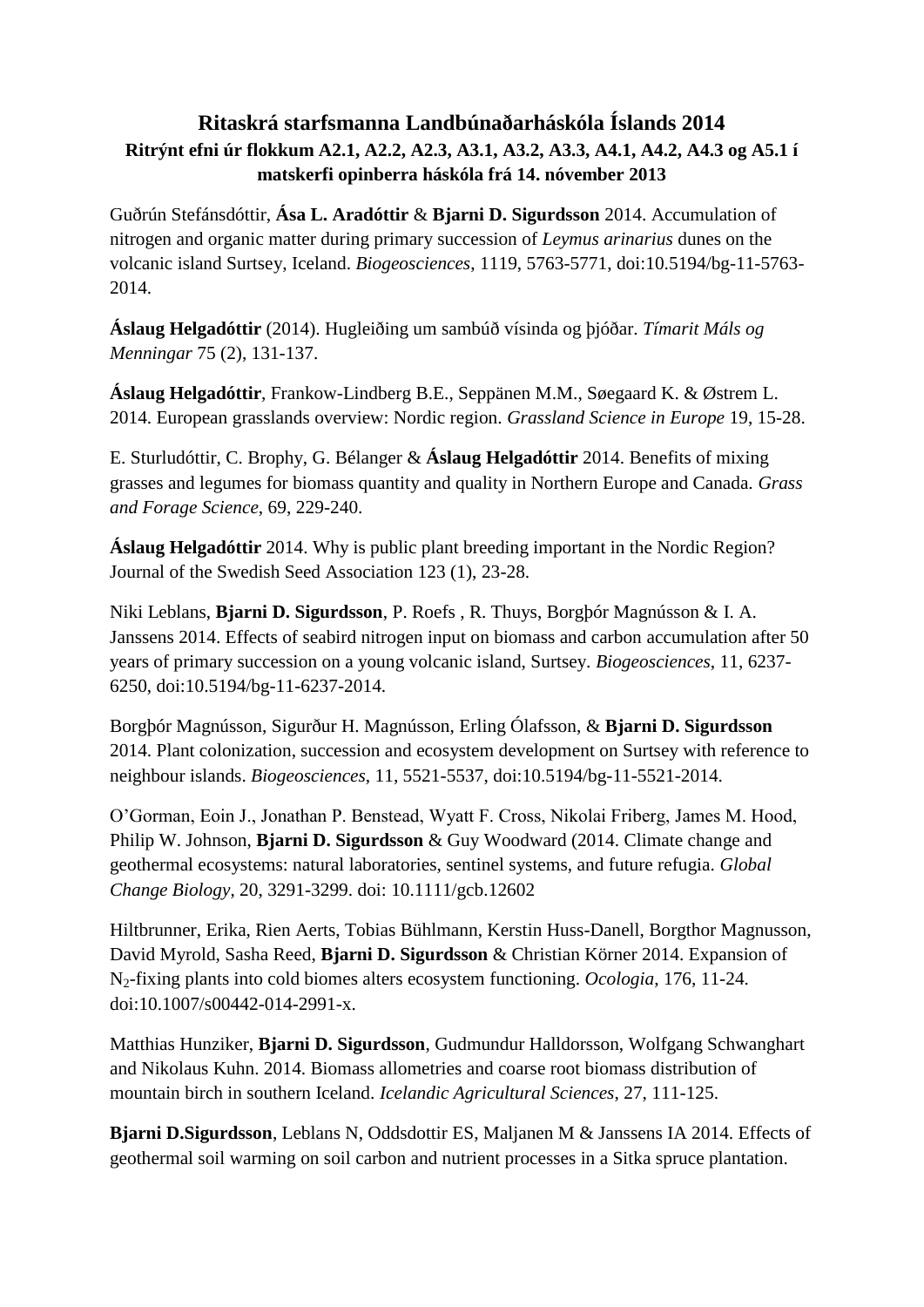*Working Papers of the Finnish Forest Research Institute* 316, 11-13. http://www.metla.fi/julkaisut/workingpapers/2014/mwp316.pdf

**Christina Stadler** 2014. Effect of variety, grafting and light intensity on the yield of winter grown tomatoes in Iceland (in German). Í: *DGG-Proceedings 4*, No. 2, p. 1-5. DOI: 10.5288/dgg-pr-04-02-cs-2014.

Einarsson, E., **Emma Eythórsdóttir,** , Smith, C.R. & Jónmundsson, J.V. 2014. The ability of video image analysis (VIA) to predict lean meat yield and EUROP score of lamb carcasses. *Animal*, 8, 1170-1177.

Persson T., Höglind M., Gustavsson A.-M., Halling M., Jauhianen L., Niemeläinen O., Guðni Þorvaldsson & Virkajärvi P., 2014. Evaluation of the LINGRA timothy model under Nordic conditions. *Field Crops Research* 161, 87-97.

Ólöf Guðrún Sigurðardóttir, **Grétar Hrafn Harðarson**, Sigríður Björnsdóttir & Vala Friðriksdóttir 2014. Typhlocolitis in a horse infected with Listeria monocytogenes. *Icelandic Agricultural Sciences*, 27, 21-24.

Bárcena, T.G., Kiær, L.P., Vesterdal, L., **Helena Marta Stefánsdóttir**, Gundersen, P., & **Bjarni Diðrik Sigurdsson** 2014. Soil carbon stock change following afforestation in Northern Europe: a meta-analysis. *Global Change Biology*, 20, 2393-2405.

Rannveig Ólafsdóttir & **Hlynur Óskarsson** 2014. Use of NDVI-adjusted PAR for predicting gross primary production in a temperate grassland in Iceland. *Iceland Agricultural Sciences*, 27, 17-20.

Pärn J., Mander, Ü., Aasa, A., Egorov, S., Filippov, I., Gabiri, G., Gheorghe, I., Järveoja, J., Kasak, K., Laggoun-Défarge, F., Ligi, T., Luswata, K.C., Maddison, M., Mitsch, W.J., Oopkaup, K., **Hlynur Óskarsson**, Salm, J., Sohar, K., Soosaar, K., Teemusk, A., Tenywa, M.M., Truu, M., Villa, J.A., Vohla, C., Truu, J. 2014. *Global boundary lines of N2O and CH<sup>4</sup> emission in peatlands. The Role of Natural and Constructed Wetlands in Nutrient Cycling and Retention on the Landscape* (J. Vymazal editor). Springer International Publishing, Switzerland.

Elefsen, S.E., Frey, P., Sverrisson, H. & **Jón Hallsteinn Hallsson** 2014. Microsatellite analysis of Icelandic populations of the poplar fungal pathogen Melampsora larici-populina shows evidence of repeated colonization events. *European Journal of Plant Pathology*, 139, 597-608.

Gunnfríður Elín Hreiðarsdóttir, Thorvaldur Árnason, Vilhjálmur Svansson & **Jón Hallsteinn Hallsson** 2014. Analysis of the history and population structure of the Icelandic horse using pedigree data and DNA analyses. Icelandic Agricultural Sciences, 27, 63-80.

Lilja Jóhannesdóttir, **Ólafur Arnalds**, **Sigmundur Brink** & Tómas Grétar Gunnarsson. 1 Oct. 2014. Identifying important bird habitats in a sub-arctic area undergoing rapid land-use change. Bird Study, 61, 544-552.